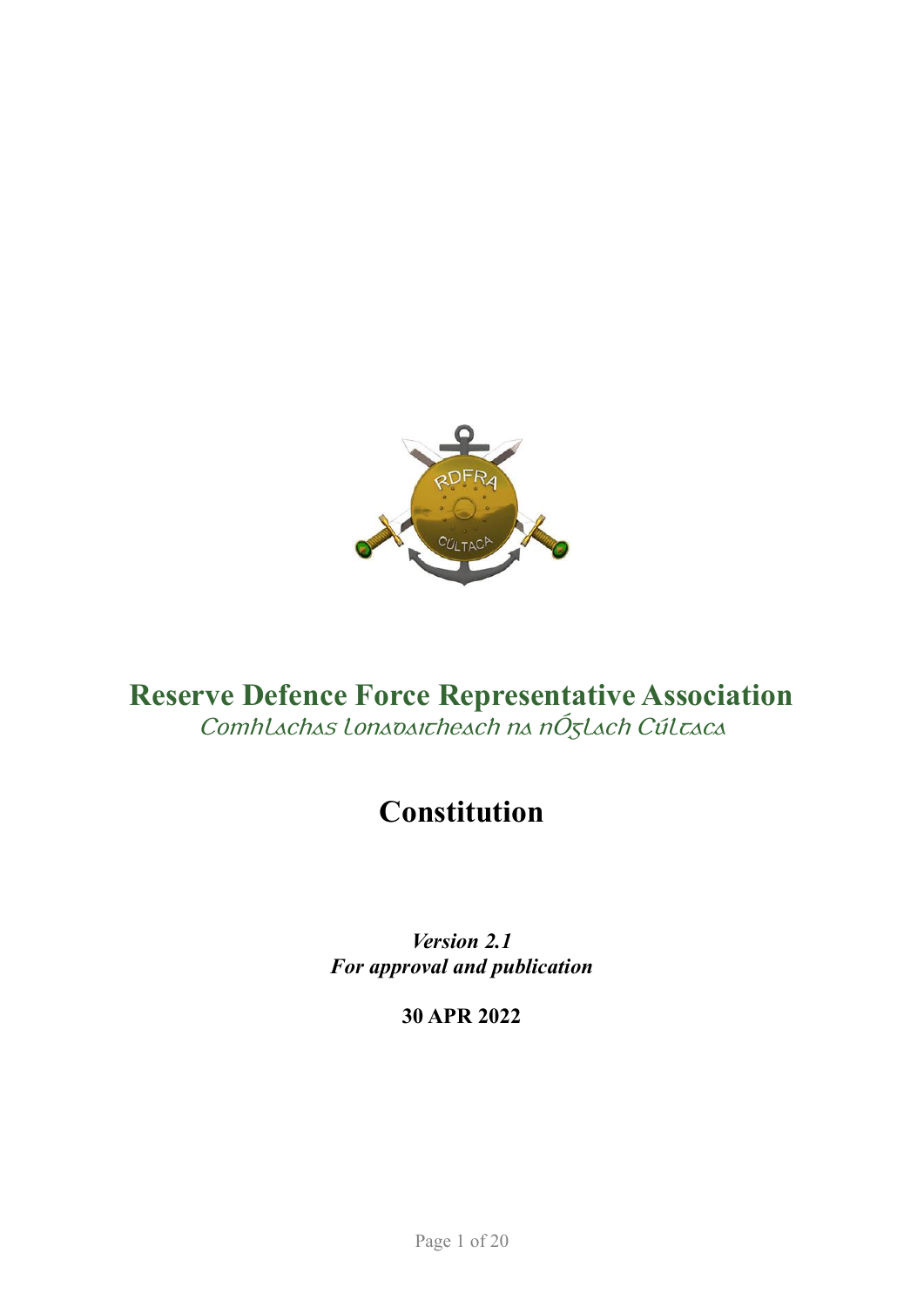## **Table of Contents**

| 1. Part "A" - Abstract                                                                                           | 3      |
|------------------------------------------------------------------------------------------------------------------|--------|
| 2. Part "B" – General<br>Name<br>Registered Office<br>Interpretation<br>Powers of Interpretation<br>Organisation | 4      |
| Objectives<br>Membership Application                                                                             | 5<br>6 |
| <b>Termination of Membership</b><br>Rules<br><b>Interpretation of Rules</b>                                      |        |
| 3. Part " $C$ " – Structure                                                                                      | 8      |
| 4. Part " $D$ " – Duties<br><b>National Executive Committee</b>                                                  | 11     |
| The President of the Association<br>The Vice-President                                                           | 12     |
| <b>National Treasurer</b><br><b>Public Relations Officer</b>                                                     | 13     |
| National Executive Committee ordinary members<br><b>General Secretary</b>                                        | 14     |
| <b>Other Roles</b><br>Quorum                                                                                     | 15     |
| <b>Formation Committees</b><br>Unit/Sub-Unit Committees                                                          | 16     |
| 5. Part "E" – Democratic Functions<br>Elections                                                                  | 18     |
| Substitutes and Co-option<br><b>Motions</b><br>Indemnity                                                         | 19     |
| 6. Annex 1 – Organisational Diagrams                                                                             | 21     |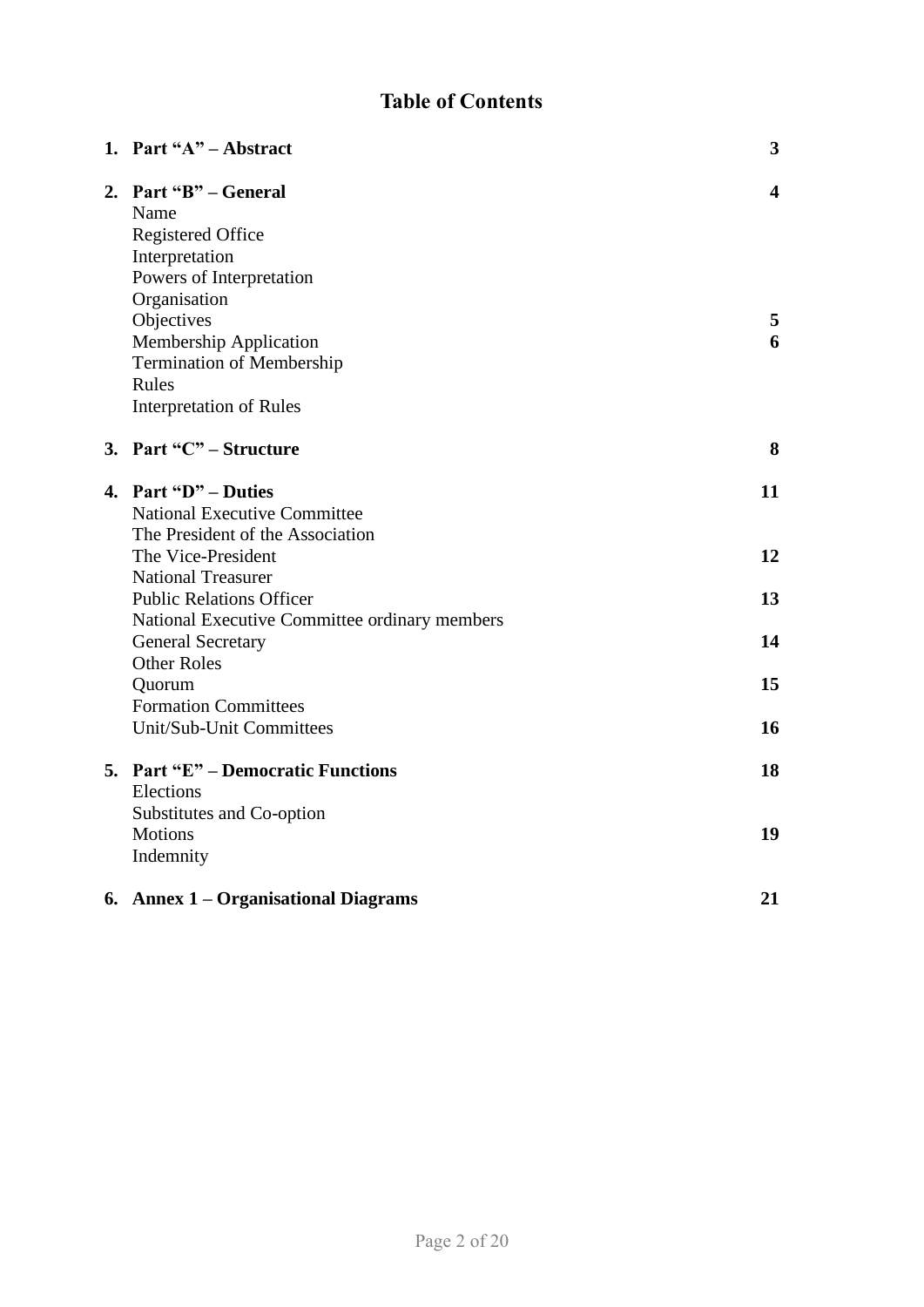## **Part "A" - Abstract**

- 1. The authors of this document seek to create a single canon which comprehends all instruments required for the effective and orderly operation and management of the Reserve Defence Force Representative Association / RDFRA.
- 2. In the interests of clarity and ease of use, it is structured to allow the reader to clearly understand the objectives of the organisation, the limits of what the Association may and may not do, and the basic fundamental requirements in terms of output and conduct for all members.
- 3. This document is drafted with the intention that it would be reviewed and amended (if necessary) no less frequently than every two (2) years.
- 4. This document was developed by the National Executive Committee on behalf of all members in good faith.
- 5. This Constitution, once adopted by delegates at an Annual Delegate Conference, will form the basis of the Association's establishment.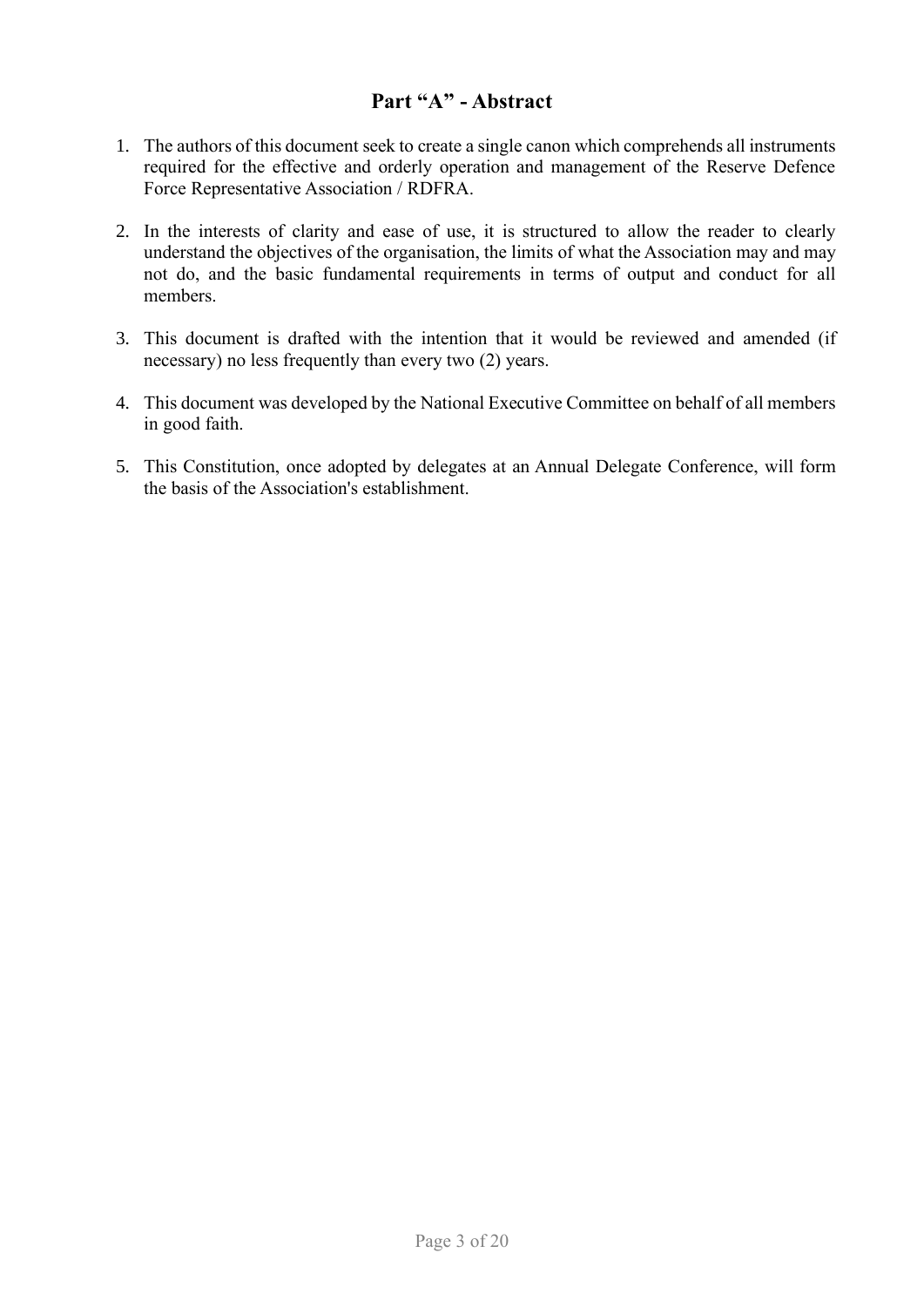## **Part "B" - General**

- 6. Name.
	- a. The name of this Association shall be "Reserve Defence Force Representative Association", hereinafter referred to as the "RDFRA" or the "Association".
	- b. or in Irish "Comhlachas Ionadaitheach na nÓglach Cúltaca".
- 7. Registered office.
	- a. The registered office and principal place of business of the Association shall be the RDFRA National Office, Clarke Barracks, Defence Forces' Training Centre, Curragh Camp, Co. Kildare.
	- b. or at such other place as may be determined from time to time by the National Executive Committee.
- 8. All matters in this Constitution are subject to the Defence Acts 1954 to 2012 and regulations made thereafter.
- 9. Interpretation.

In this Constitution, and in the Rules, the following applies unless the context otherwise require:

- a. The "Association" means the Reserve Defence Force Representative Association.
- b. A "member" means any member of the RDFRA.
- c. Words importing the masculine gender also include the feminine gender.
- d. Words importing the singular number also import the plural and vice versa.
- e. "Minister" means the Minister for Defence.
- f. "Defence Acts" means the Defence Acts 1954 to 2012 and statutory rules and regulations made thereunder and any amendments subsequently made thereto.
- 10. Powers of Interpretation.
	- a. A resolution of the National Executive Committee or Annual Delegate Conference shall be the authority of the interpretation of this Constitution, and the Rules, where such resolutions of the National Executive Committee do not conflict with resolutions of annual or special Annual Delegate Conferences, and its decisions upon any questions shall be final and binding.
	- b. The interpretation of the provision of this Constitution, and the Rules, is vested in the National Executive Committee when the Annual Delegate Conference is not in session.
- 11. Organisation.

The Association shall be constituted as follows;

- a. The Association is established under the Defence Forces Regulation S7, made pursuant to the Defence (amendment) Act 1990.
- b. Annual Delegate Conference of the Association.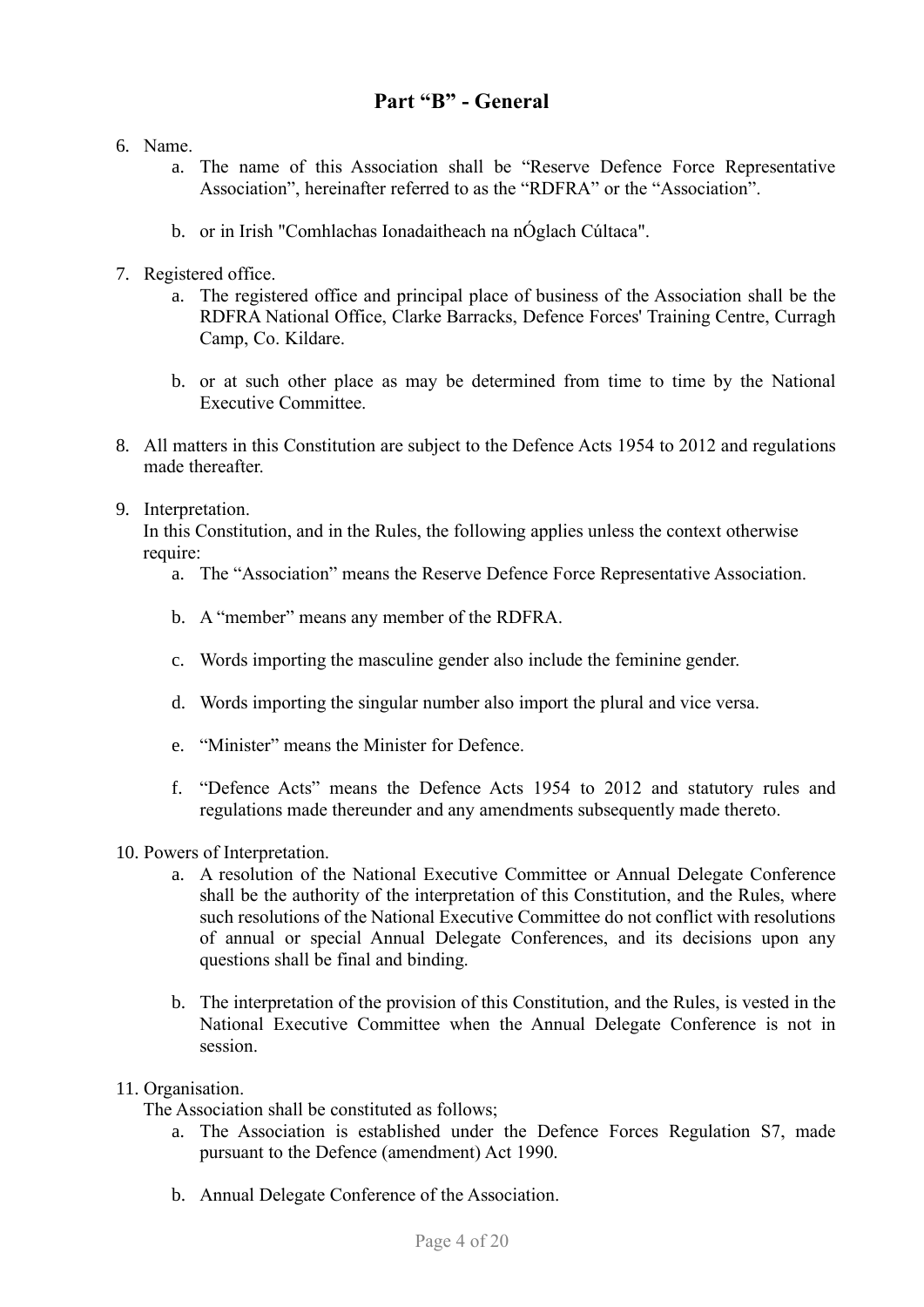- c. The National Executive Committee of the Association.
- d. Formation Delegate Conferences of the Association.
- e. Formation Committees of the Association.
- f. Members of the Association.
- g. The Association is an association for all members of the Reserve Defence Force.
- h. Membership of the Association shall be open to all enlisted and commissioned members of the Reserve Defence Force who accept the Constitution, and the Rules, of the RDFRA.
- i. The Association shall be a non-political organisation.
- j. The Association shall have a consultative status and negotiating powers on representative matters that come within the scope of representation.

#### 12. Objectives.

The principle objectives of the RDFRA shall be to;

- a. Protect and promote the interests of the members of the Association.
- b. To maintain and improve the conditions of members' engagement.
- c. To organise members of the Reserve Defence Force for the purpose of representation and thereby to provide a means of consultation and negotiation by conciliation and arbitration on matters affecting;
	- i. Matters relating to pay, allowances, and gratuities payable to members of the Army Reserve and the Naval Service Reserve.
	- ii. The administration of pay, allowances, and gratuities.
	- iii. Deductions from pay in respect of accommodation, rations and welfare services.
	- iv. Criteria governing the entry of personnel into the Army Reserve and the Naval Service Reserve, other than the number of such personnel.
	- v. Changes in systems of performance appraisal.
	- vi. Systems and general criteria governing promotion.
	- vii. Medical and dental benefits provided by the Department of Defence for members of the Army Reserve and the Naval Service Reserve following accidents arising out of their duties.
	- viii. Standards of training accommodation officially provided.
	- ix. Procedures for dealing with redress of wrongs and grievances.
	- x. The question of the provision of legal representation for members of the Army Reserve and the Naval Service Reserve against whom legal proceedings have been instituted arising out of their duties.
	- xi. The application of the Safety, Health and Welfare at Work Act, 1989 to 2005.
	- xii. The question of the recognition by outside bodies of training and qualifications gained in service.
	- xiii. Changes in retirement ages and the procedures regarding voluntary retirement, resignation or discharge.
	- xiv. The application to members of the Army Reserve and the Naval Service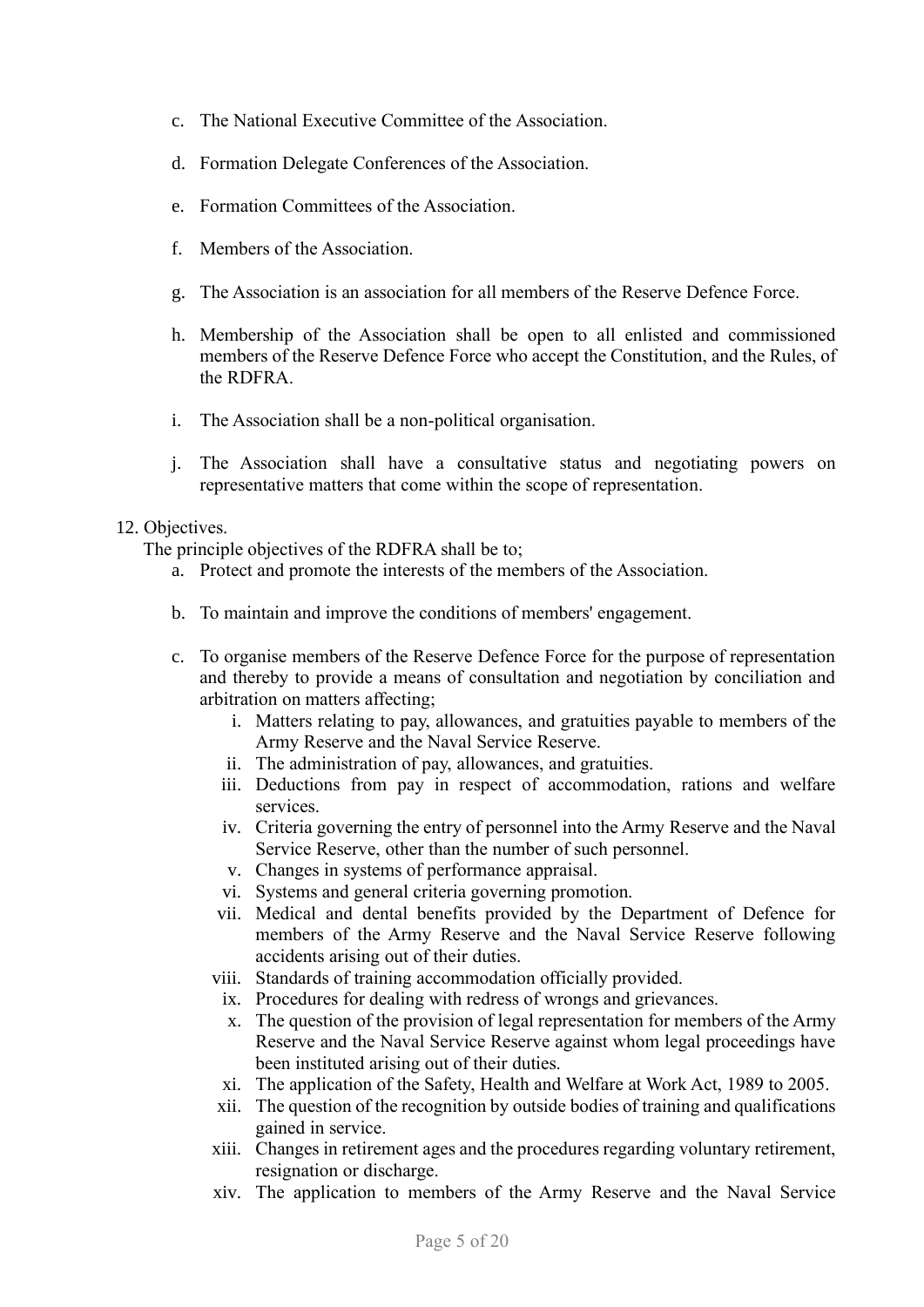Reserve of legislation which affects matters coming within the scope of representation;

- xv. Amendments to the Defence Acts, 1954 to 2006.
- xvi. Amendments to Defence Force Regulations.
- xvii. Amendments to General Routine Orders, and Implementation of reports, which come within the scope of representation.
- xviii. Clothing and items of personal equipment (other than weapons).
- xix. Other unspecified matters that may arise.
- d. To afford the military and civil authorities responsible for the administration of the Reserve Defence Force advice deriving from the experiences of members of the Association in relation to matters coming within scope of representation.
- e. To represent and counsel those members who seek assistance;
	- i. In matters relating to a grievance, disciplinary action or redress of wrongs.
	- ii. In assistance with procuring pay, allowances, personal kit/clothing and safety equipment.
	- iii. With general welfare matters.
- f. To promote health and safety matters through the Defence Forces. To inform and educate members of the Association in health and safety matters.
- 13. Membership application.
	- a. Serving members of the Reserve Defence Force who wish to join shall make their application to the RDFRA National Office.
	- b. Such applications shall be deemed to be complete acceptance of the Constitution and Rules of the RDFRA.
- 14. Termination of membership.

Membership ceases when;

- a. The member dies.
- b. On discharge from the Defence Forces.
- c. On receipt of notice of resignation by the National Executive Committee.
- d. On notification by a member, through the General Secretary of the Association to Finance Branch, Department of Defence of the cancellation of his/her authorisation for deduction of subscription at source.
- e. On being expelled from the RDFRA.

#### 15. Rules.

- a. Rules shall exist to govern the following;
	- i. Financial Accountancy Policy, specific to the NEC.
	- ii. Discipline.
	- iii. Code of Ethics and Conduct.
	- iv. Elections.
	- v. Standing Orders.
	- vi. Finance policies relating to expenses claims, travel, accommodation and Association mandays.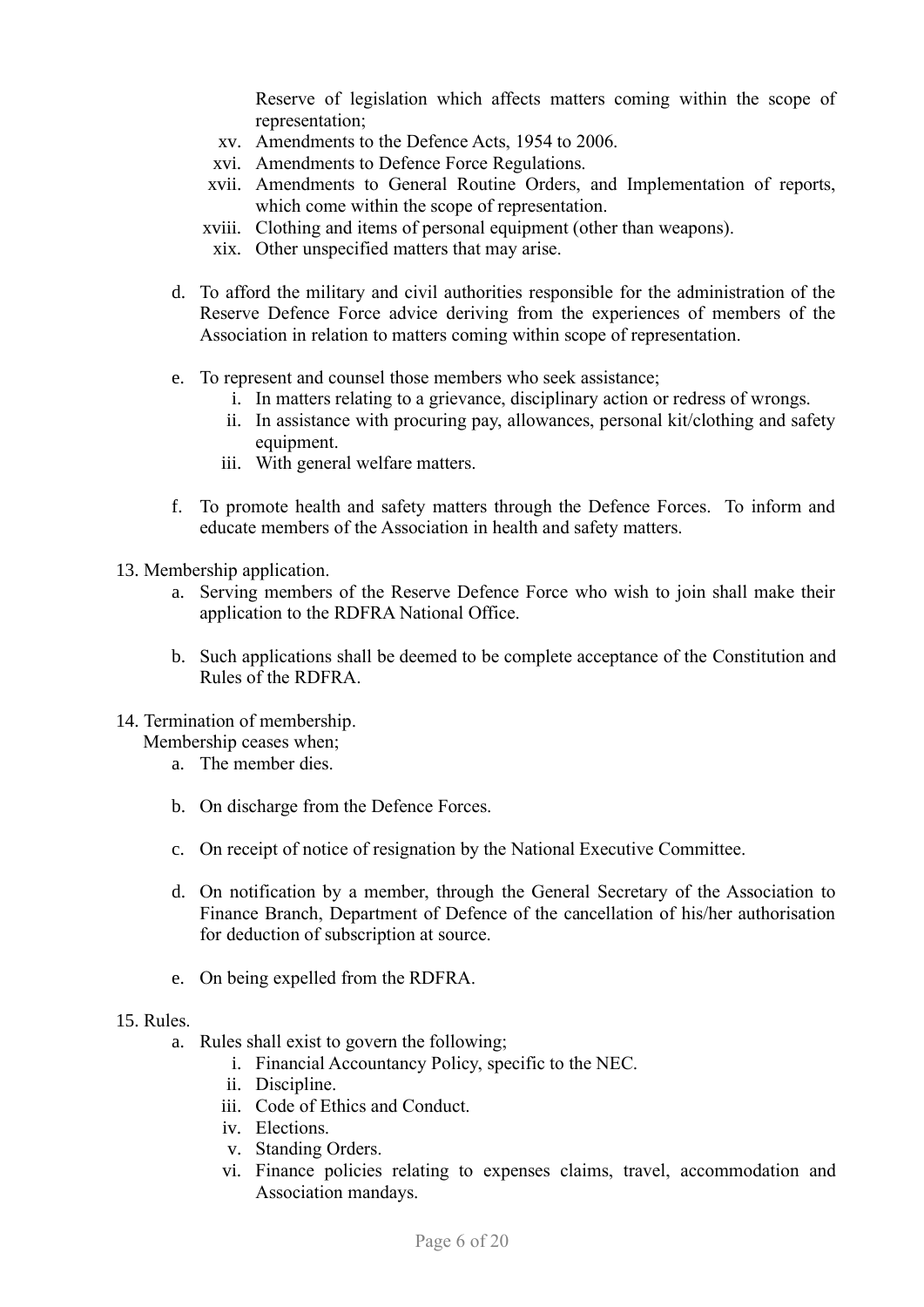16. Interpretation of Rules.

- a. In the first instance, the President retains the right to update the Rules of the Association and address gaps therein as s/he sees fit in the best interests of the Association.
- b. Should there be an objection from any member of the Association to such updates or gap remedies, they may seek a further amendment through the National Executive Committee.
- c. In such a case the member must secure the sponsorship of a member of the National Executive Committee who must then provide no less than one (1) months' notice in advance of the next National Executive Committee meeting where the entire National Executive Committee will either accept or reject the objection.
- d. A two thirds majority of the National Executive Committee is required to overturn the President's original decision.
- e. Decisions of the National Executive Committee on the interpretation of the Rules, and on matters in respect of which the Rules are silent, shall be final unless and until a meeting of the Annual Delegate Conference decides otherwise.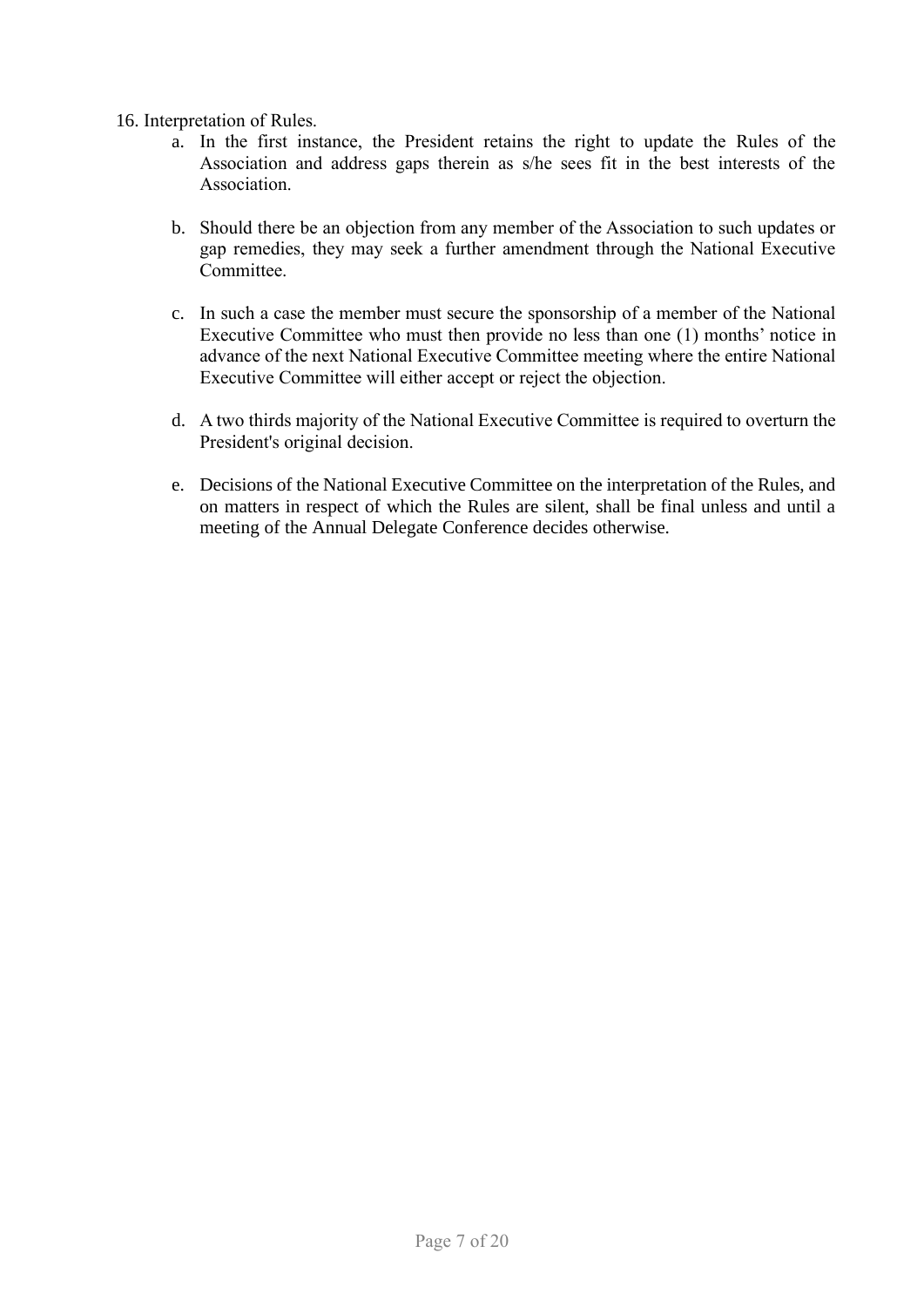## **Part "C" - Structure**

- 17. The Association shall be divided into:
	- a. For the Army Reserve, One (1) x Sub-Unit Committee for each Infantry and Artillery sub-unit in existence, and One (1) x Unit Committee for every other Corps unit in existence.
		- i. Each Formation HQ and relevant Brigade Training Centre shall be jointly considered as one (1) Unit Committee for the purposes of representation.
		- ii. Each Battalion HQ shall be considered as part of the geographically closest Infantry sub-unit of the relevant Battalion for the purposes of representation.
		- iii. Each Regiment HQ/HQ Battery shall be considered as part of the geographically closest Artillery sub-unit of the relevant Regiment for the purposes of representation.
		- iv. Defence Forces Training Centre HQ, the Military College, and the remaining DFTC Schools shall be jointly considered as one (1) Unit Committee for the purposes of representation.
	- b. For the Naval Service Reserve, One (1) Unit Committee for each Naval Service Reserve unit in existence.
	- c. For the Army Reserve, One (1) x Formation Committee for each Formation in existence.
		- i. DFTC and DFHQ shall be jointly considered as one (1) Formation Committee for the purposes of representation.
	- d. For the Naval Service Reserve, One (1) x Formation Committee.
	- e. One (1) x National Executive Committee.
- 18. Each Unit/Sub-Unit Committee shall comprise no more than three (3) members, of which: a. One (1) shall be the Unit/Sub-Unit Chairperson.
	- b. Two (2) shall be ordinary members of the Unit/Sub-Unit Committee.
- 19. Each Formation Committee shall:
	- a. Comprise no more than seven (7) members, of which:
		- i. One (1) shall be the Chairperson.
		- ii. One (1) shall be the Vice-Chairperson.
		- iii. One (1) shall be the Secretary.
		- iv. Four (4) shall be ordinary members of the Formation Committee.
	- b. At the first Formation Committee meeting following a Formation Delegate Conference, internally elect the positions of Vice-Chairperson and Secretary from among the members on the committee.
	- c. In the event of resignations or co-options, the overall number of members on each Formation Committee must not exceed seven (7) members in total.
- 20. The National Executive Committee shall:
	- a. Comprise no more than nine (9) members, of which:
		- i. One (1) shall be the President.
		- ii. One (1) shall be the Vice-President.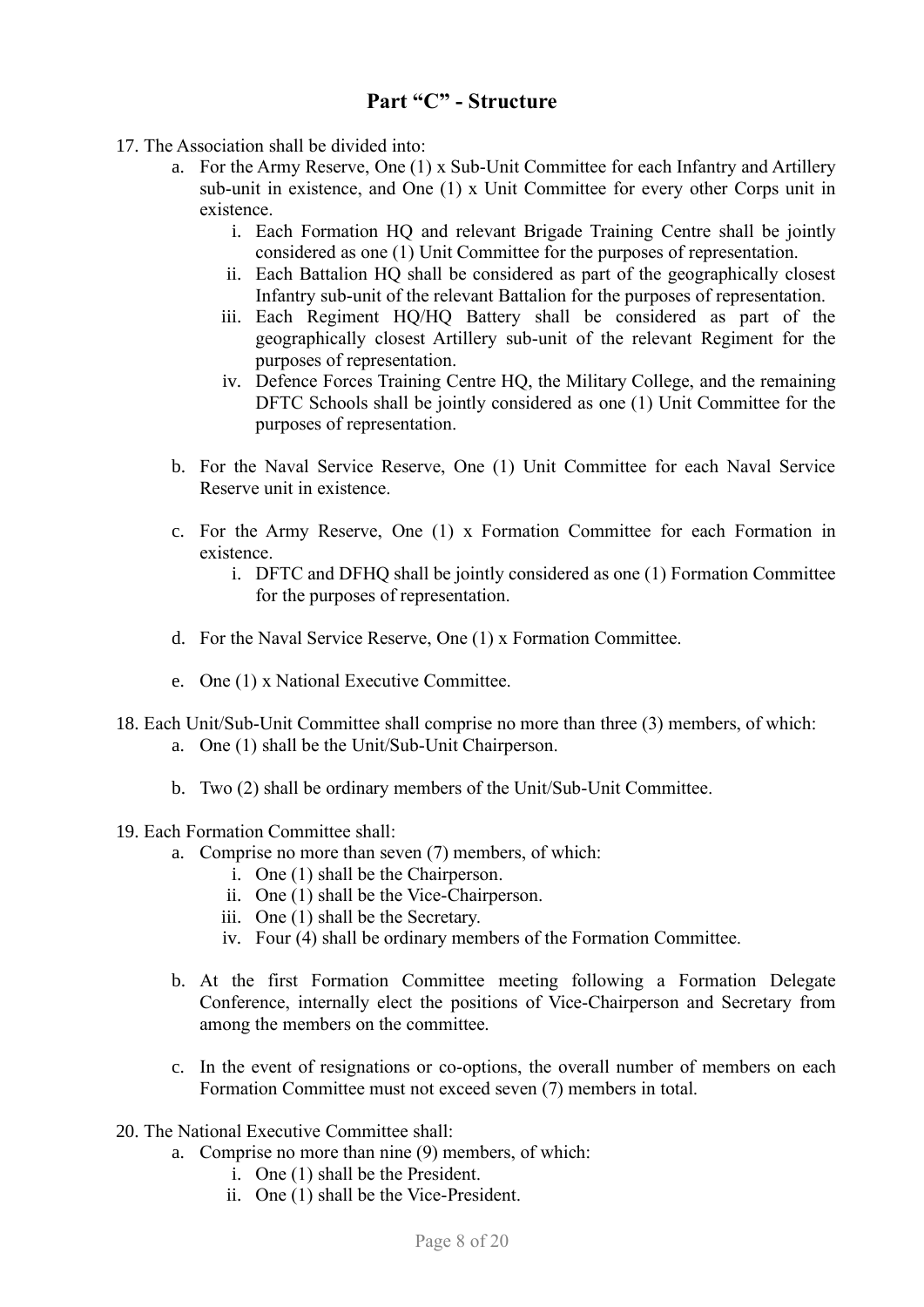- iii. One (1) shall be the National Treasurer.
- iv. One (1) shall be the Public Relations Officer.
- v. Five (5) shall be ordinary members of the National Executive Committee.
- 21. The National Executive Committee shall be formed as follows:
	- a. Two (2) National Executive Committee members will be directly nominated from among the representatives elected as ordinary members to the 1 Bde Formation Committee.
	- b. Two (2) National Executive Committee members will be directly nominated from among the representatives elected as ordinary members to the 2 Bde Formation Committee.
	- c. One (1) National Executive Committee member will be directly nominated from among the representatives elected as ordinary members to the NSR Formation Committee.
	- d. One (1) National Executive Committee member will be directly nominated from among the representatives elected as ordinary members to the DFTC/DFHQ Formation Committee.
	- e. Two (2) National Executive Committee members will be elected by direct election from amongst the delegates present at the Annual Delegate Conference.
	- f. The President (one (1)) will be elected by direct election from amongst the delegates present at the Annual Delegate Conference.
- 22. In the event of resignations or co-options, the overall number of the National Executive Committee must not exceed nine (9) members in total.
- 23. Any member elected to the National Executive Committee shall cease to be a representative for their respective Formation Committee if they were elected to such.
- 24. In the case of representatives directly nominated from Formation Committees onto the National Executive Committee, the Formation Committees can backfill the vacated seats on each Formation Committee via substitutes or co-option, as outlined in paragraph 43 of this Constitution.
- 25. The President:
	- a. On election, will be a member of the National Executive Committee, possessing the same rights to propose/second/speak on motions and vote as per all other members of the National Executive Committee.
	- b. Shall not be a member of any other RDFRA Committee.
	- c. Will be elected by direct election from amongst the delegates present at the Annual Delegate Conference.
- 26. On the first meeting of a new National Executive Committee, the following appointments will be internally elected from among the members of the new National Executive Committee;
	- a. Vice-President.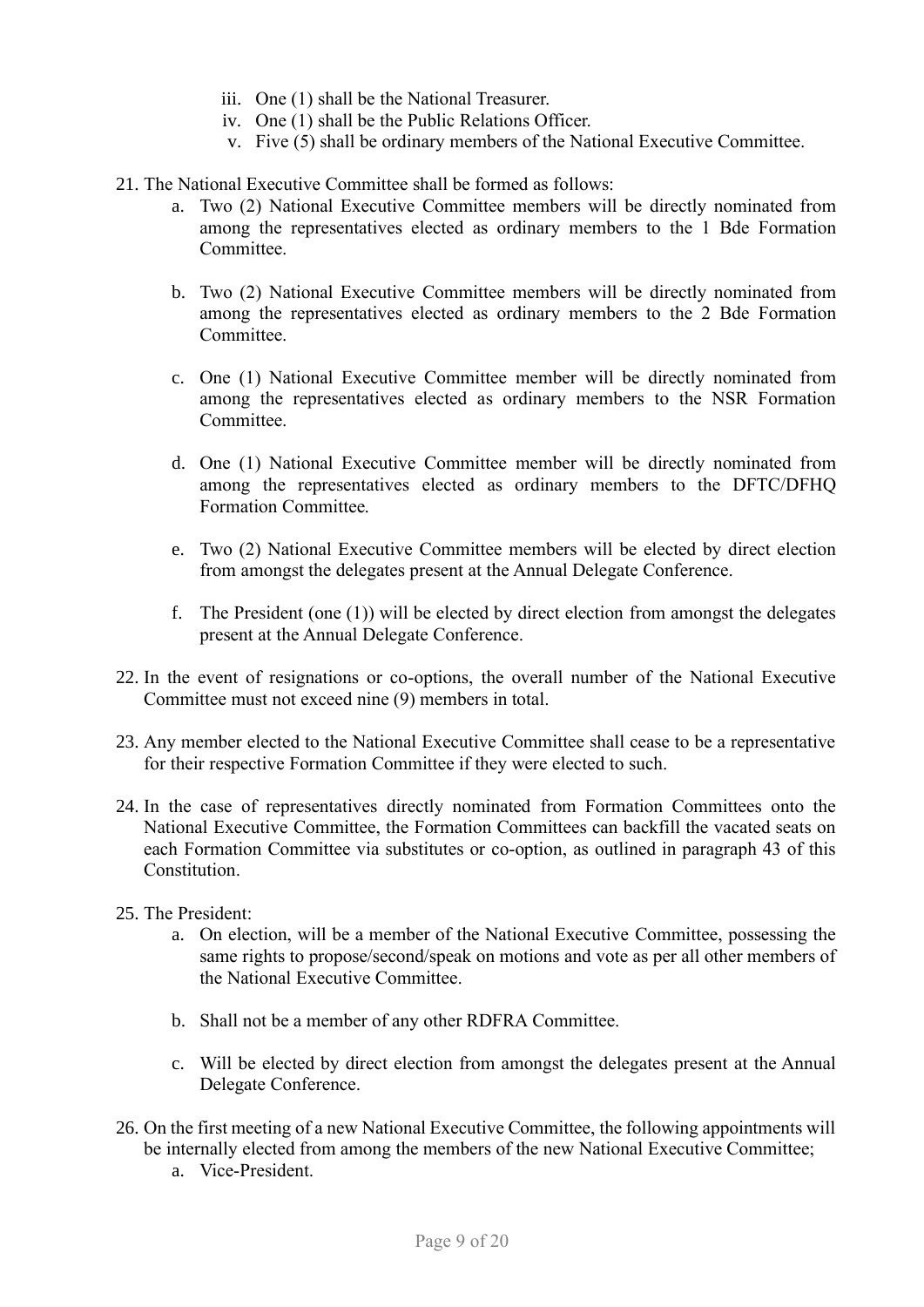- b. Public Relations Officer.
- c. National Treasurer.
- d. Other appointments as it sees fit.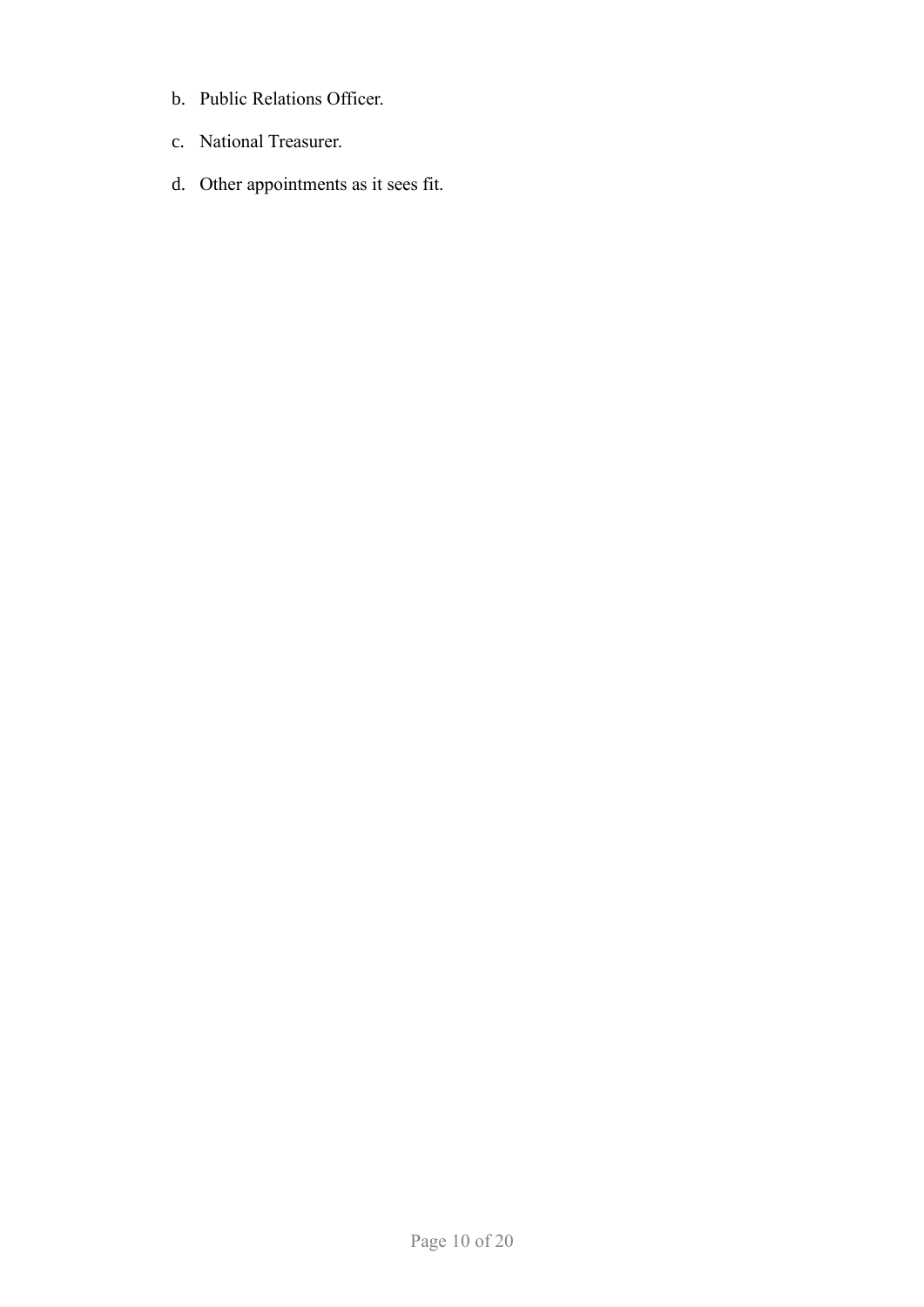## **Part "D" - Duties**

- 27. National Executive Committee.
	- a. The duties of the National Executive Committee shall be to implement resolutions of the Annual Delegate Conference and Special Delegate Conferences of the Association, subject to financial and legal considerations.
	- b. The National Executive Committee shall manage, supervise and direct the affairs of the Association and will carry out and enforce the observance of the Association's Rules.
	- c. The National Executive Committee shall direct its officials to be responsible for the proper administration of the funds under its own custody and control.
	- d. The National Executive Committee shall have powers and shall be obliged to investigate and instigate legal proceedings against any employee or member of the Association who misappropriate any of its funds or properties.
	- e. The National Executive Committee shall meet as often as is deemed necessary.
- 28. The President of the Association.
	- a. The President of the Association shall be elected by direct election at an Annual Delegate Conference from amongst the delegates present.
	- b. The President of the Association shall be a member of the RDFRA and be a legitimate delegate to an Annual Delegate Conference by virtue of;
		- i. Holding the appointment of Unit/Sub-Unit Chairperson at the time of the relevant Annual Delegate Conference, or
		- ii. Be an ordinary member of a Unit/Sub-Unit Committee who is acting as a proxy for the relevant Unit/Sub-Unit Chairperson at the time of the relevant Annual Delegate Conference.
	- c. A candidate for the office of President shall be nominated by no less than three (3) delegates at conference.
	- d. A candidate for the office of President shall not be nominated without that candidate's permission.
	- e. A member of the Association shall not be eligible as a candidate for President if they have been disbarred from holding office as a result of disciplinary action.
	- f. The term of office for the President shall be no more than two (2) years.
	- g. The President shall preside over and chair meetings of the National Executive Committee.
	- h. The President shall have the same rights as others serving on the National Executive Committee.
	- i. In the event of a tied vote by the National Executive Committee, the President shall have the deciding vote. For the avoidance of doubt, this will constitute the President casting a second vote.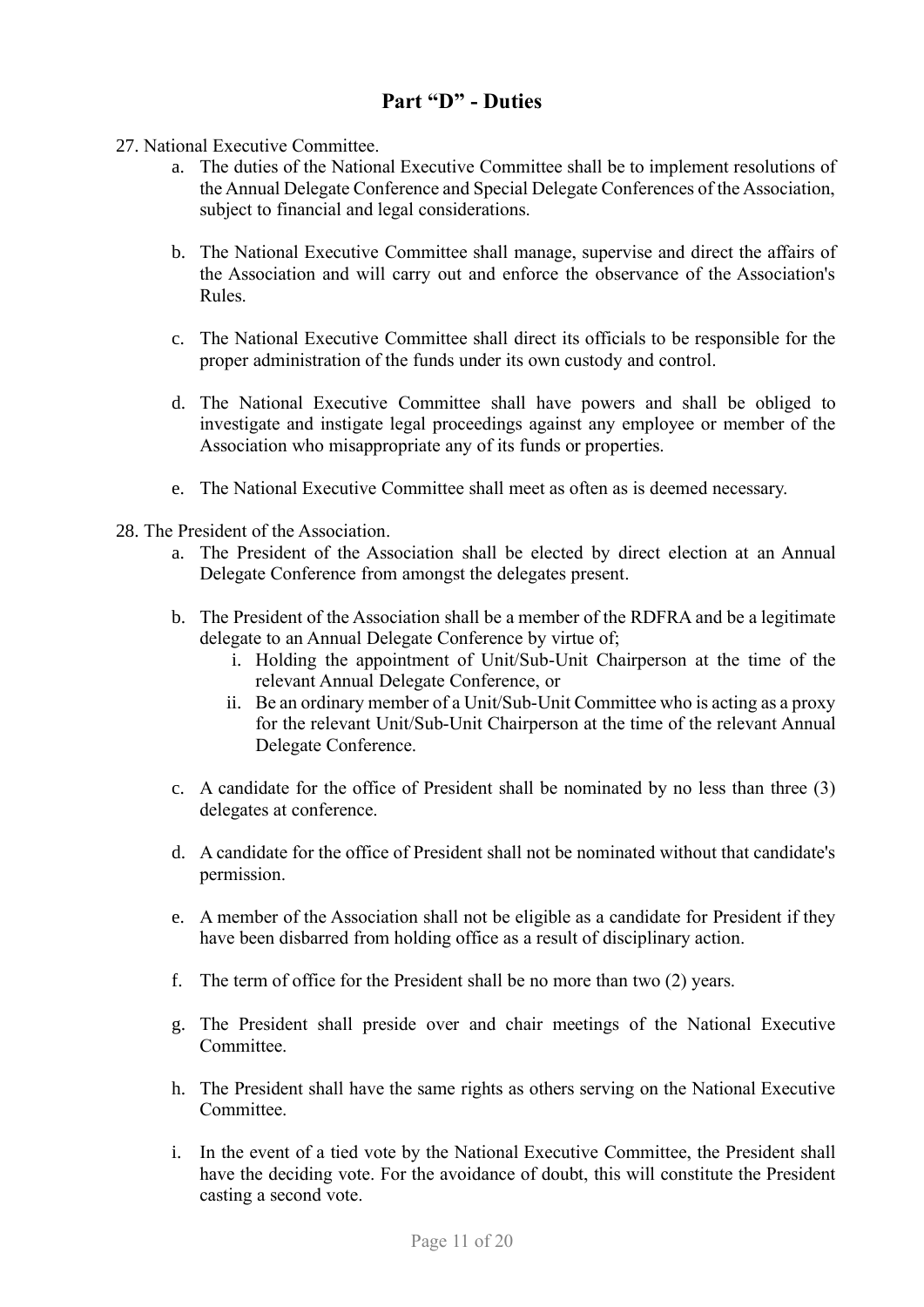- j. The President shall preside at Annual Delegate Conferences and shall, in cases where a ballot is tied, have the deciding vote.
- k. The President shall hold no other appointment in the organisation.
- 29. The Vice-President.
	- a. The Vice-President of the Association shall be elected at the first meeting of each new National Executive Committee.
	- b. The Vice-President of the Association shall be a member of the National Executive Committee.
	- c. A candidate for the office of Vice-President shall not be nominated without that candidate's permission.
	- d. A member of the Association shall not be eligible as a candidate for Vice-President if they have been disbarred from holding office as a result of disciplinary action.
	- e. The term of office for the Vice-President shall be no more than two (2) years.
	- f. The Vice-President shall, in the absence of the President, perform the duties of the President.
	- g. The Vice-President shall have the same rights as others serving on the National Executive Committee.
	- h. The Vice-President shall hold no other appointment in the organisation.
	- i. In the event that the President is unable to complete their term of office due to resignation or otherwise, the Vice-President shall become President in the interim.
	- j. The Vice-President shall act as Record Keeper.
	- k. The Vice-President shall act as the chairperson of the Finance Sub-Committee.
- 30. National Treasurer.
	- a. The National Treasurer of the Association shall be elected at the first meeting of each new National Executive Committee.
	- b. The National Treasurer of the Association shall be a member of the National Executive Committee.
	- c. A candidate for the office of National Treasurer shall not be nominated without that candidate's permission.
	- d. A member of the Association shall not be eligible as a candidate for National Treasurer if they have ever been disbarred from holding office as a result of disciplinary action.
	- e. The term of office for the National Treasurer shall be no more than two (2) years.
	- f. The National Treasurer shall have the same rights as others serving on the National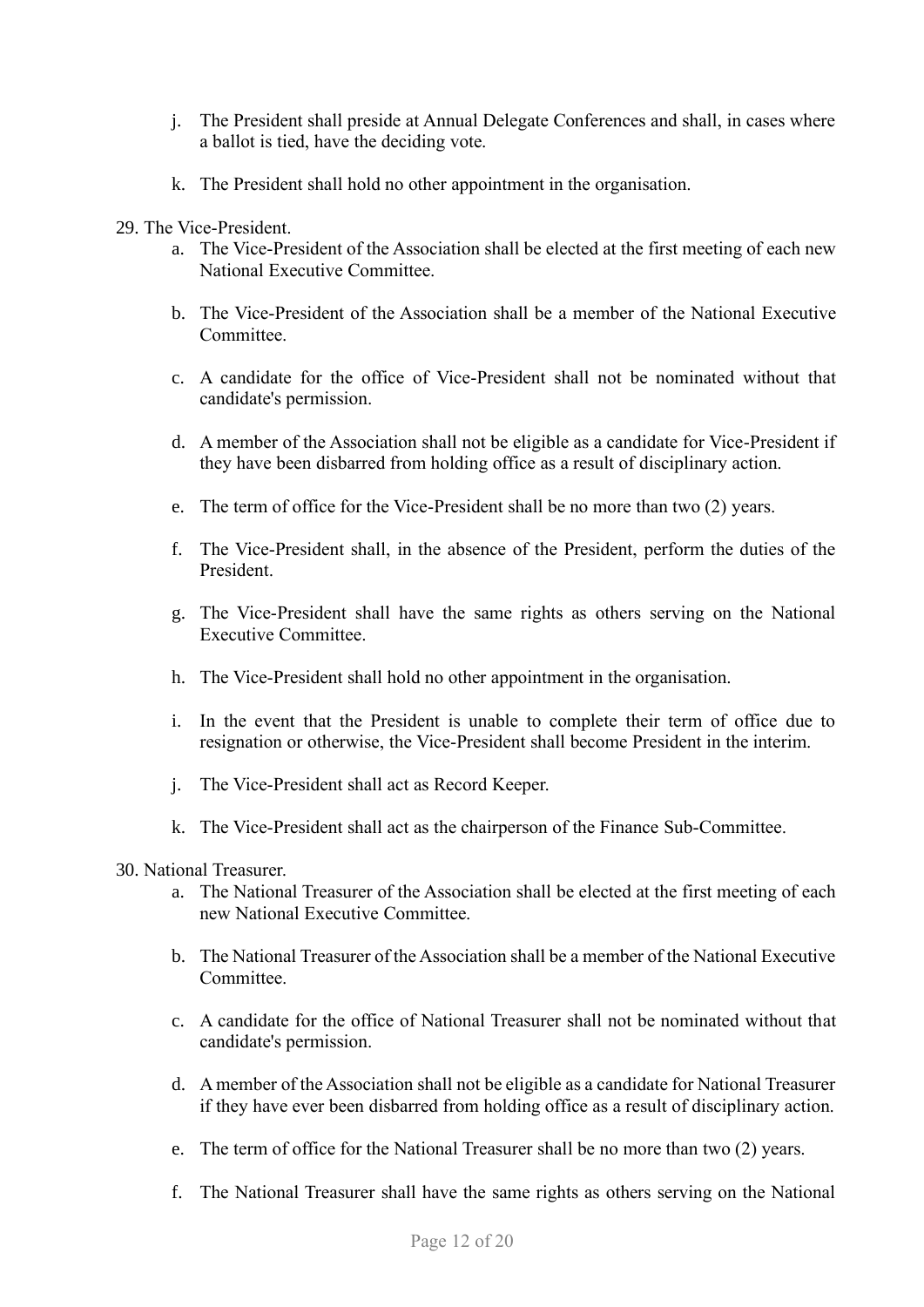Executive Committee.

- g. The National Treasurer shall hold no other appointment in the organisation.
- h. The National Treasurer shall maintain proper financial records.
- i. The National Treasurer shall produce an annual Financial Statement of the Association's finances for the National Executive Committee.
- j. The National Treasurer shall ensure that the financial records are audited annually.
- k. The National Treasurer shall remain vigilant in all financial matters and will advise the National Executive Committee of any processes or procedure that require modification, update or other attention.
- 31. Public Relations Officer.
	- a. The Public Relations Officer of the Association shall be elected at the first meeting of each new National Executive Committee.
	- b. The Public Relations Officer of the Association shall be a member of the National Executive Committee.
	- c. A candidate for the office of Public Relations Officer shall not be nominated without that candidate's permission.
	- d. A member of the Association shall not be eligible as a candidate for Public Relations Officer if they have ever been disbarred from holding office as a result of disciplinary action.
	- e. The term of office for the Public Relations Officer shall be no more than two (2) years.
	- f. The Public Relations Officer shall have the same rights as others serving on the National Executive Committee.
	- g. The Public Relations Officer shall hold no other appointment in the organisation.
	- h. The Public Relations Officer will be, in the first instance, the single spokesperson for the Association, in accordance with Defence Forces Regulation S7.
	- i. The National Executive Committee may, at its discretion, appoint an alternative spokesperson for the Association.
- 32. National Executive Committee ordinary members.
	- a. Ordinary members of the National Executive Committee shall be required to perform such duties and tasks as determined by the National Executive Committee.
- 33. Any member of the National Executive Committee shall relinquish his/her office for any of the following reasons;
	- a. An elected representative may resign from the National Executive Committee at any time, at his/her absolute discretion as per Defence Forces Regulation S7. The President and the National Executive Committee shall be notified in writing in advance of any such resignation.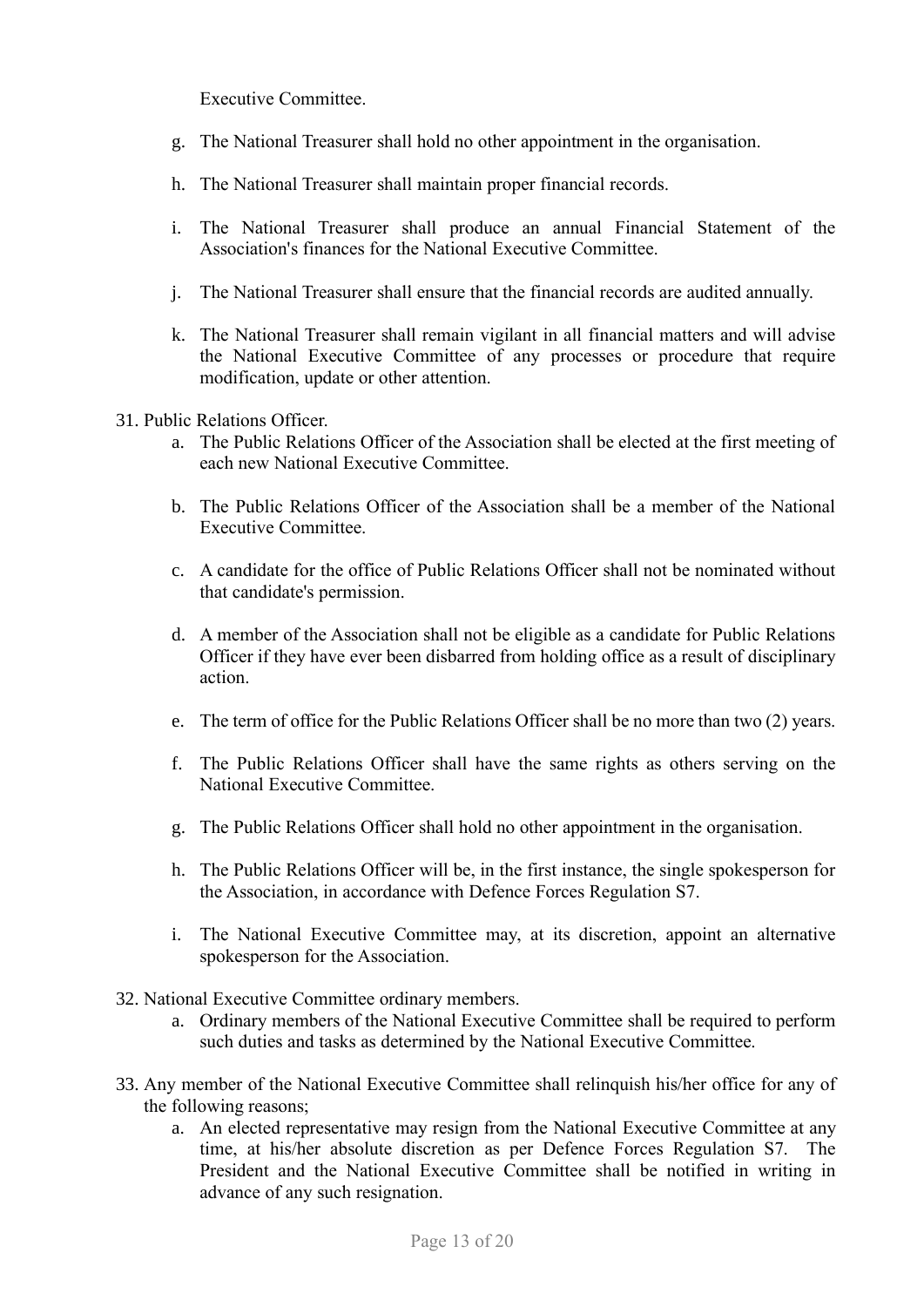- b. He/she is not duly re-elected.
- c. He/she ceases to be a member of the Association.
- d. He/she is absent from a significant number of National Executive Committee meetings; more than four (4) out of the previous five (5) meetings, without due cause.
- e. Is requested to resign by the National Executive Committee upon passing of a motion with more than two thirds support.

#### 34. General Secretary

- a. The appointment of General Secretary may be a part time, temporary, or full-time appointment.
- b. The General Secretary shall be appointed by the National Executive Committee.
- c. The General Secretary shall be employed under the terms of an employment contract issued to him/her.
- d. The working hours and other terms and conditions shall be set and amended by the National Executive Committee via a contract of employment.
- e. The President shall fulfil the function of General Secretary's Line Manager.
- f. The General Secretary shall attend National Executive Committee meetings but will not have any voting rights.
- g. The General Secretary shall have no other appointment within the RDFRA.

#### 35. Other Roles

- a. The National Executive Committee may appoint sub-committees, standing committees, or special committees for particular purposes and may adopt the reports of such committees.
- b. The National Executive Committee shall retain the power to remove any member from, or to dissolve any such committee at any time.
- c. The National Executive Committee shall have the authority to engage consultants, advisers and contractors to assist in any way it deems necessary, so long as this assistance is consistent with the furtherance of the objects of the Association and is not in contravention of any rule of the Association, and in accordance with Defence Forces Regulation S7.
- d. The National Executive Committee shall have the power to authorise the payment of subsistence and travel allowances including any incidental expense to any Association member/s undertaking Association business on the recommendation of the National Treasurer and in accordance with the Expenses Policy.
- e. The National Executive shall be required to summon a special meeting of the National Executive Committee on receiving a signed request from no fewer than five (5) of the members of the National Executive Committee. Such a request must be in writing and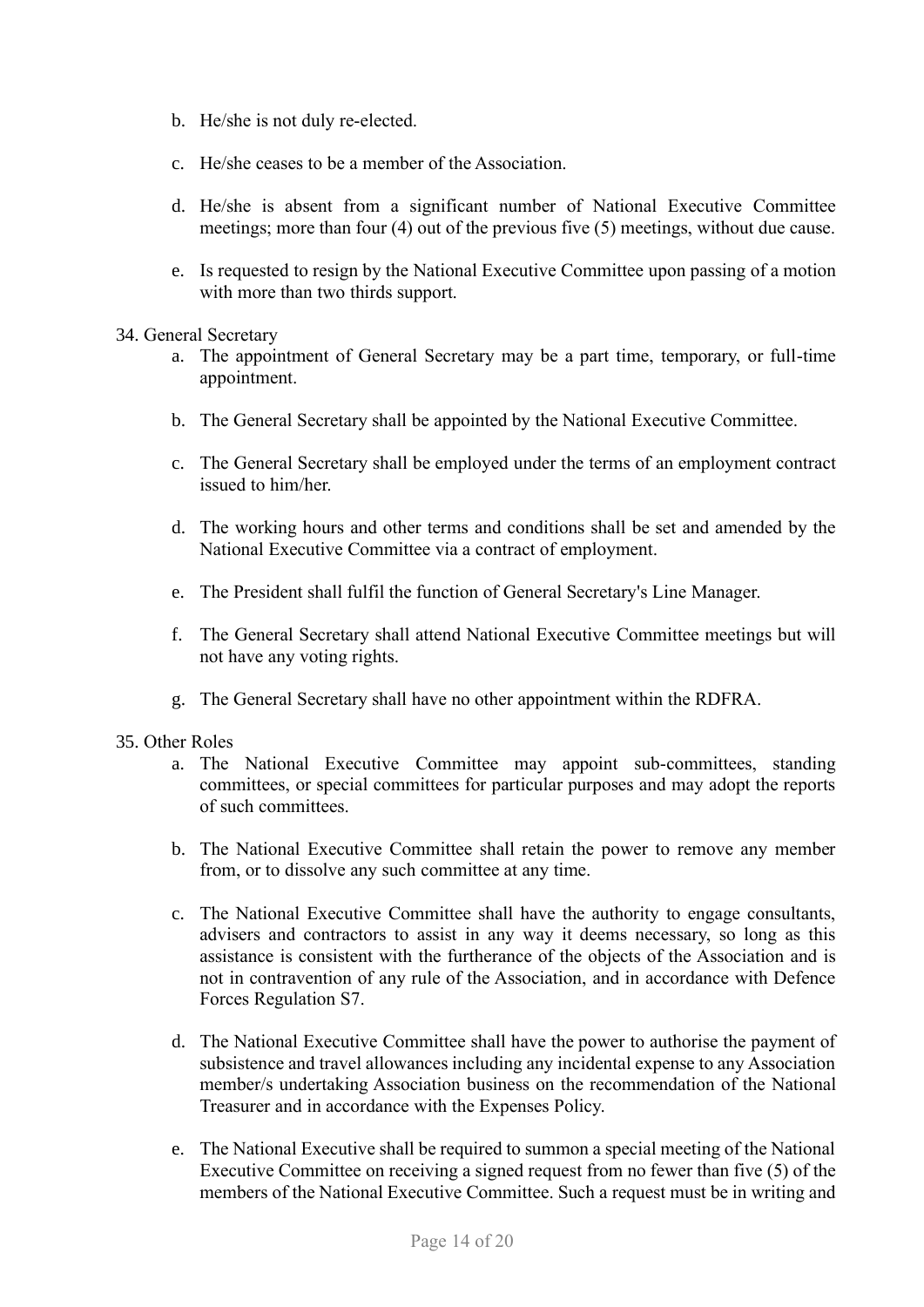must clearly identify the objective of such a meeting.

- f. In addition to duties imposed on it by the Constitution, and the Rules, the National Executive Committee shall perform all other such duties as may be necessary for the management of the Association.
- 36. Quorum.
	- a. No decision made by the National Executive Committee shall be a valid decision unless voted on by a quorum of members of the National Executive Committee.
	- b. A quorum shall consist of five (5) members of the National Executive.
- 37. Formation Committees.
	- a. The primary function of the Formation Committees shall be to seek the resolution of issues raised by members or that may otherwise exist in that Formation, and that come within the scope of Defence Forces Regulation S7.
	- b. The secondary function of the Formation Committees is to keep members in the Formation informed of progress and developments within the Association.
	- c. The conduct of Formation Committee meetings shall be in accordance with Standing Orders as authorised by the National Executive Committee.
	- d. Formation Committee shall meet no less frequently than every nine (9) weeks.
	- e. Formation Committees shall hold Formation Delegate Conferences between March and April of each calendar year.
	- f. Formation Committees are obliged to seek a meeting with the relevant GOC/FOCNS at least twice yearly.
	- g. Such meeting must be recorded in accordance with the Standing Orders.
- 38. Any member of a Formation Committee shall relinquish his/her office for any of the following reasons;
	- a. An elected representative may resign from their Formation Committee at any time, at his/her absolute discretion as per Defence Forces Regulation S7. The President and the National Executive Committee shall be notified in writing in advance of any such resignation.
	- b. He/she is not duly re-elected.
	- c. He/she ceases to be a member of the Association.
	- d. He/she is absent from a significant number of Formation Committee meetings; more than four (4) out of the previous five (5) meetings, without due cause.
	- e. Is requested to resign by the National Executive Committee, on recommendation of the Formation Committee and upon passing of a motion with more than two thirds support of that committee.
	- f. They transfer out of the Formation which is represented by the Formation Committee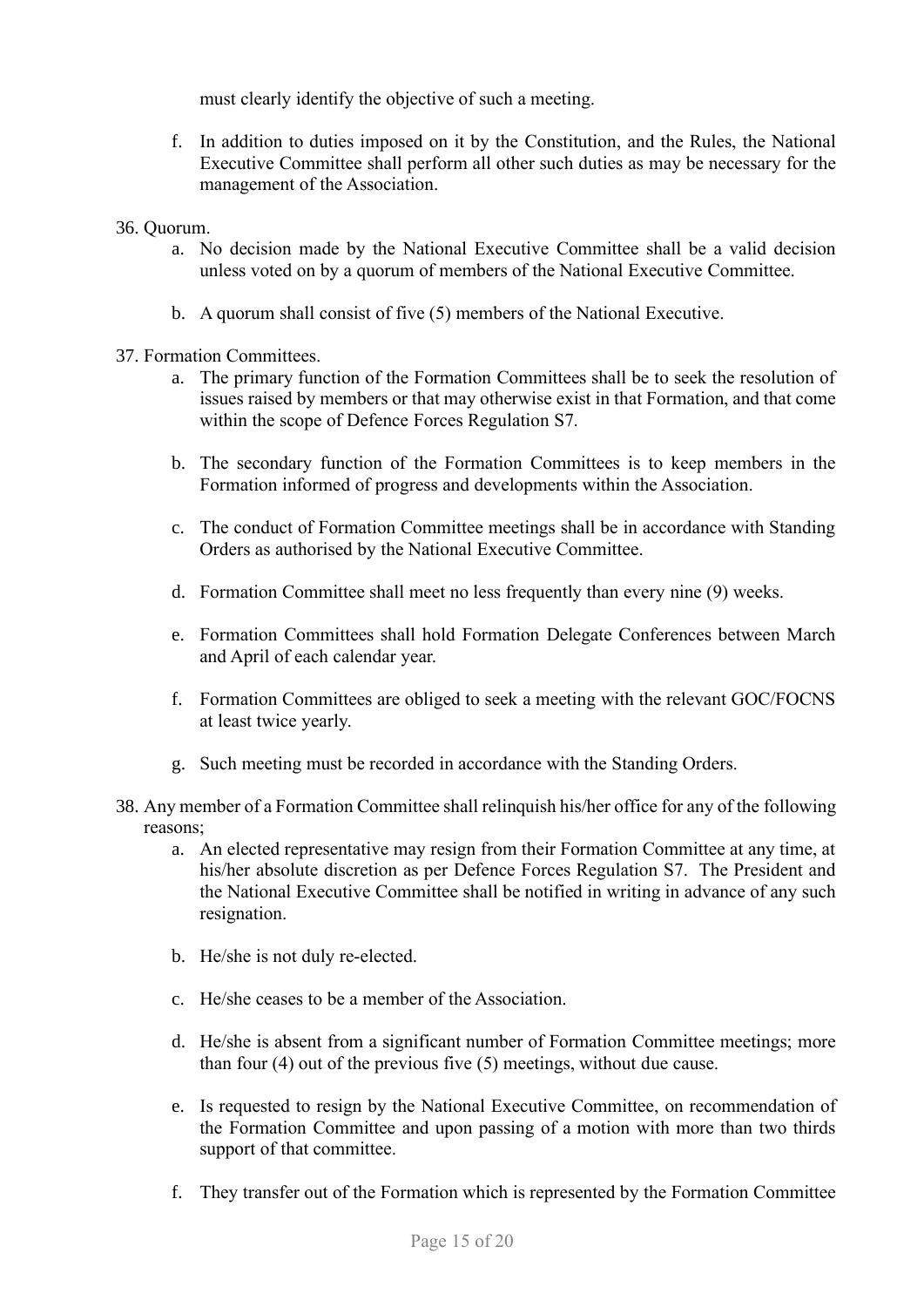they are serving on.

#### 39. Unit/Sub-Unit Committees.

The duties of the Unit/Sub-Unit Committee shall include;

- a. Advising members of the dates of Delegate Conferences and arranging meetings as required for the purpose of nominations for elections, motions for discussion at Formation Committee meetings and Delegate Conferences and election of committees, representatives and delegates.
- b. Keeping a record of all Unit/Sub-Unit meetings and Unit/Sub-Unit Committee meetings including regular updates to the RDFRA National Office.
- c. Notifying the RDFRA National Office in proper time of nominations, motions and amendments and names of its committee, representatives and delegates.
- d. Keeping a record of all unit/sub-unit members.
- e. Providing the National Executive Committee with such information as it may require from time to time.
- f. Keeping members informed of the business and affairs of the Association as disclosed in the periodic reports and letters and by ensuring the Association newsletters are received by all members in the unit/sub-unit.
- g. Transmitting communications between the Unit/Sub-Unit and the National Executive Committee.
- 40. Each member in a Unit/Sub-Unit shall be given fourteen (14) days' notice of the holding of general meetings at Unit/Sub-Unit level. A notice placed on the Unit/Sub-Unit notice board or similar prominent place, or on the Unit/Sub-Unit messaging group, at least fourteen (14) days in advance of such meeting shall be deemed to comply with this provision.
- 41. Any member of a Unit/Sub-Unit Committee shall relinquish his/her office for any of the following reasons;
	- a. An elected representative may resign from their Unit/Sub-Unit Committee at any time, at his/her absolute discretion as per Defence Forces Regulation S7. The President and the National Executive Committee shall be notified in writing in advance of any such resignation.
	- b. He/she is not duly re-elected.
	- c. He/she ceases to be a member of the Association.
	- d. Is requested to resign by the National Executive Committee, on recommendation of the relevant Formation Committee and upon passing of a motion with more than two thirds support of that committee.
	- e. They transfer out of the Unit/Sub-Unit which is represented by the Unit/Sub-Unit Committee they are serving on.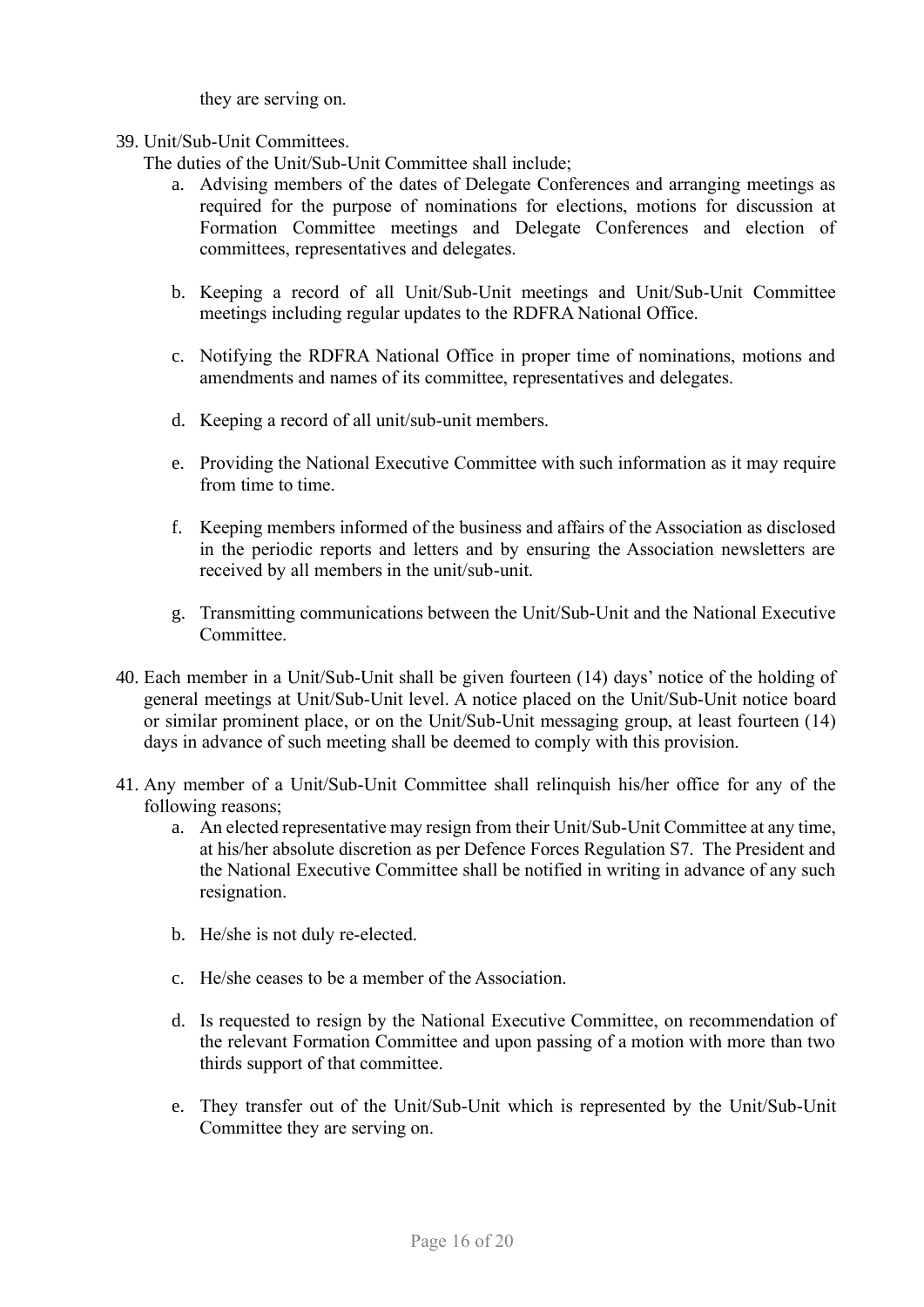## **Part "E" - Democratic Functions**

- 42. Elections.
	- a. The appointment of any member to any office in the Association shall be by secret ballot every two (2) years.
	- b. The system used for all elections shall be majority vote.
	- c. For the purposes of elections, the National Executive Committee will appoint the General Secretary as Director of Elections for the duration of the election period.
	- d. Every two (2) years, as per the Rules, elections will take place in the following sequence:
		- i. Elections at Unit/Sub-Unit level.
		- ii. Elections at Formation level.
		- iii. Elections at National level.
	- e. As per the Rules:
		- i. Only persons who are members of the Association, and members of the relevant Unit/Sub-Unit, will be considered for election at Unit/Sub-Unit level.
		- ii. Only persons who hold the proper elected status at Unit/Sub-Unit level, and who are members of the relevant Formation, will be considered for election at Formation level.
		- iii. Only persons who hold the proper elected status at Unit/Sub-Unit level will be considered for election at National level.
- 43. Substitutes and Co-option.
	- a. All committees will retain records of the candidates whose names were on the ballot, but who were not successfully elected to each committee during respective elections.
	- b. In the event that a member of a Unit/Sub-Unit Committee resigns, the candidate with the next highest number of votes in the last Unit/Sub-Unit election will be deemed to be elected in replacement.
	- c. In the event that the relevant substitute list at Unit/Sub-Unit level is exhausted, or if no substitutes are willing to be considered, the Unit/Sub-Unit Committee is permitted to co-opt any member of the Association, who is also a member of the relevant Unit/Sub-Unit, into the vacant position for the remainder of the current term.
	- d. In the event that a member of a Formation Committee resigns, the candidate with the next highest number of votes in the last Formation Committee election will be deemed to be elected in replacement.
	- e. In the event that the relevant substitute list at Formation level is exhausted, or if no substitutes are willing to be considered, the Formation Committee is permitted to coopt any elected member of a Unit/Sub-Unit Committee within the relevant Formation into the vacant position for the remainder of the current term.
		- i. Such candidates for co-option must be approved by a two-thirds majority vote by the relevant Formation Committee.
	- f. In the event that a member of the National Executive Committee resigns, where that member was a direct nominee from a Formation Committee, the relevant Formation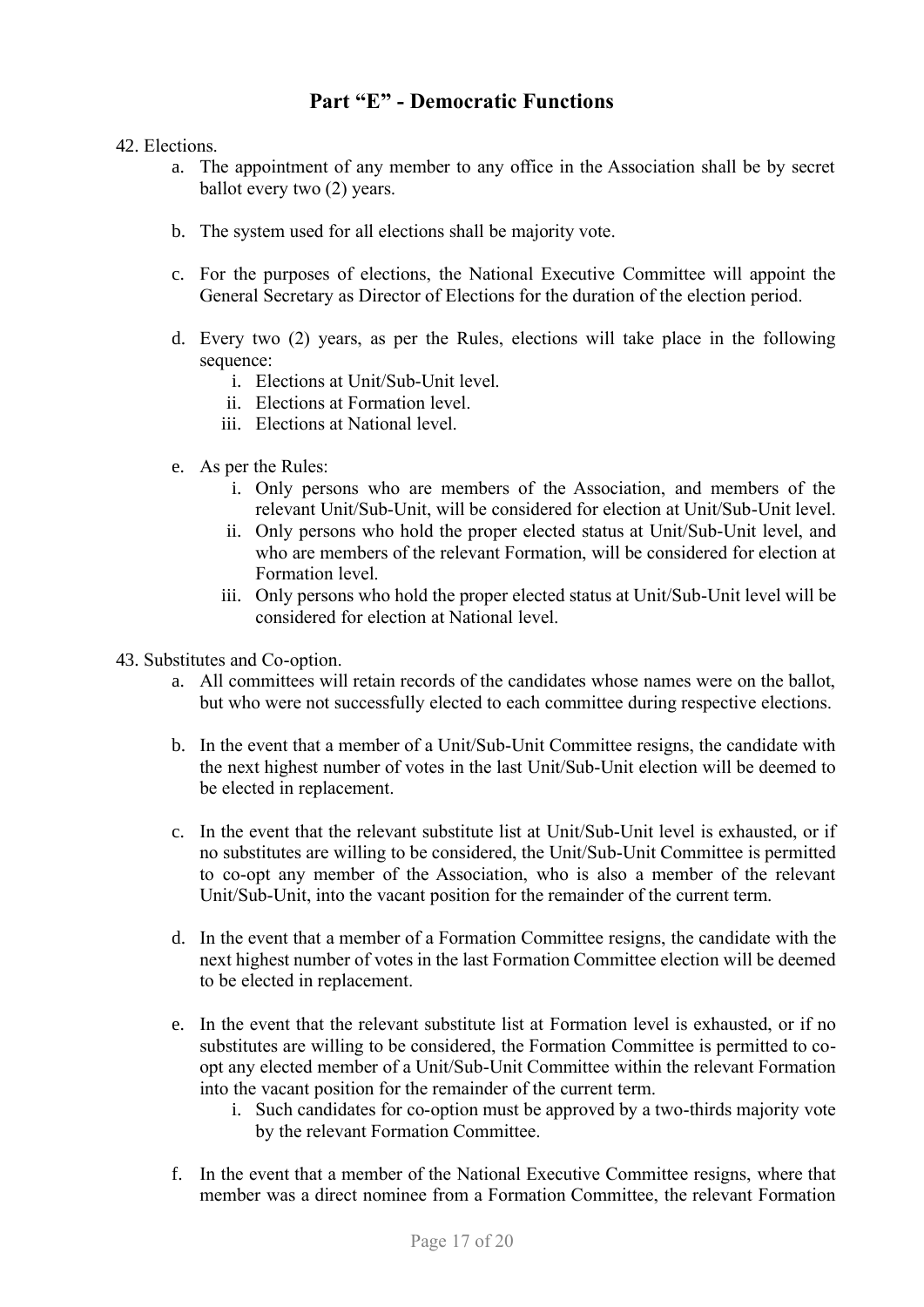Committee can forward a new direct nominee from among the ordinary members of the Formation Committee, subject to approval by a two-thirds majority vote by the relevant Formation Committee.

- g. In the event that no Formation substitutes are willing to be considered, the National Executive Committee is permitted to co-opt any elected member from the relevant Formation into the vacant position for the remainder of the current term.
	- i. Such candidates for co-option must be approved by a two-thirds majority vote by the National Executive Committee.
- h. In the event that a member of the National Executive Committee resigns, where that member was directly elected from a Annual Delegate Conference, the candidate with the next highest number of votes in the National Executive Committee election at the last Annual Delegate Conference will be deemed to be elected in replacement.
- i. In the event that the relevant substitute list at national level is exhausted, or if no substitutes are willing to be considered, the National Executive Committee is permitted to co-opt any Unit/Sub-Unit Chairperson into the vacant position for the remainder of the current term.
	- i. Such candidates for co-option must be approved by a two-thirds majority vote by the National Executive Committee.

#### 44. Motions.

- a. Voting on motions at conference will normally be by a show of hands.
- b. At conferences, a two thirds majority is required for a motion on the Association's Constitution to be carried.
- c. For all other motions, a simple majority shall be sufficient for that motion to be carried.
- d. All members of a Formation Committee or the National Executive Committee may speak on motions at a Formation Delegate Conference/Annual Delegate Conference, as appropriate.
- e. Only the appropriate Unit/Sub-Unit delegates may vote on motions at conferences.
- f. In the event of a tied vote, the Formation Committee Chairperson or President, as appropriate, will have the deciding vote.

#### 45. Indemnity.

- a. The Association shall, where possible and within reason, provide indemnity against loss or financial burden to officers of the Association, members of the National Executive Committee or other members acting in good faith and under the direct instruction of the President or the National Executive Committee while acting on the Association's behalf.
- b. Such protection shall extend to former members of the Association who may be held accountable for their actions during their tenure.
- c. The Association will further extend this protection to those exposed to slander, libel or other torts.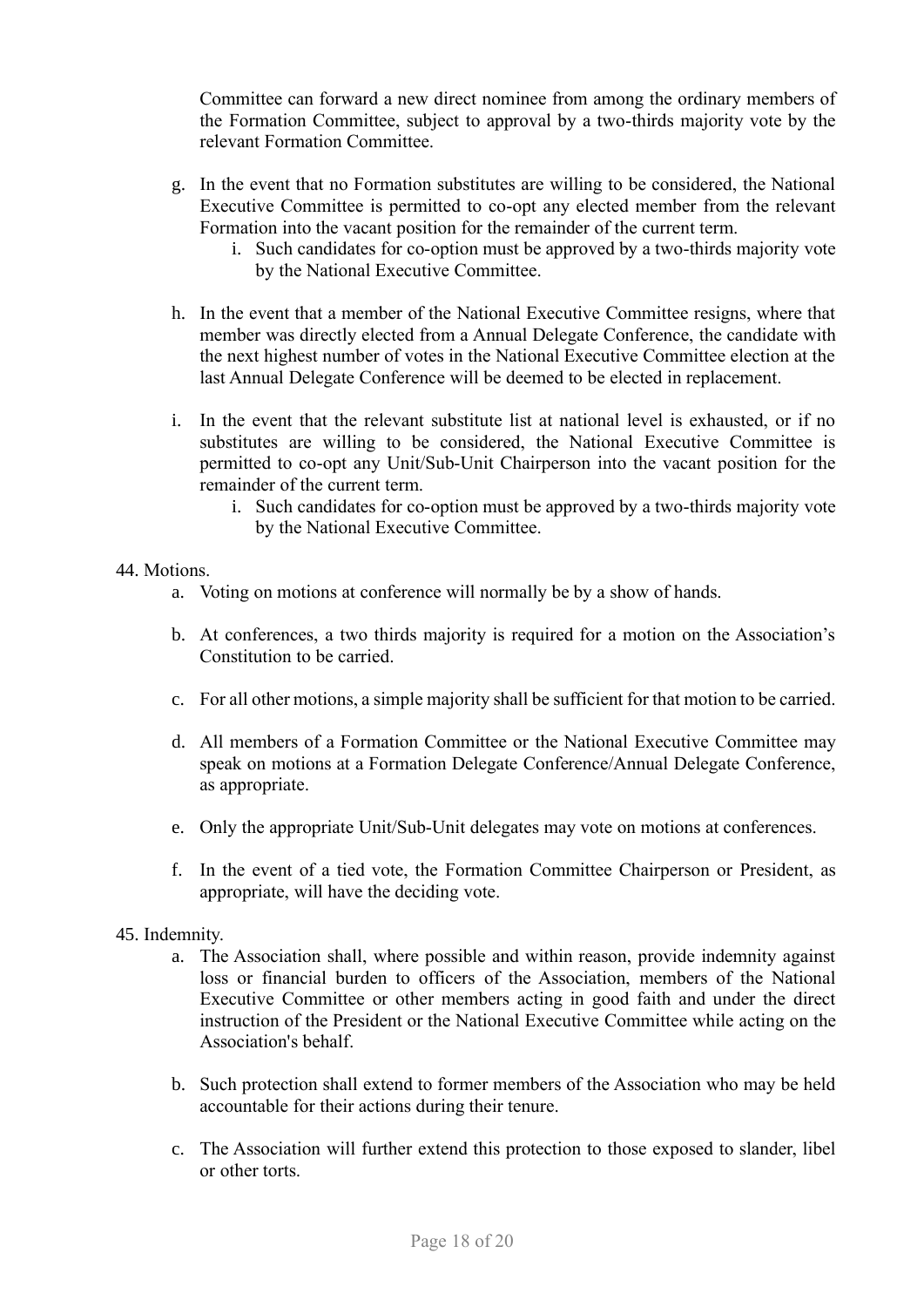- d. The Association may, upon the authority of the President, withhold such protection should such protection;
	- i. Constitute a conflict of interest.
	- ii. The party seeking such protection is the subject to a disciplinary action or investigation.